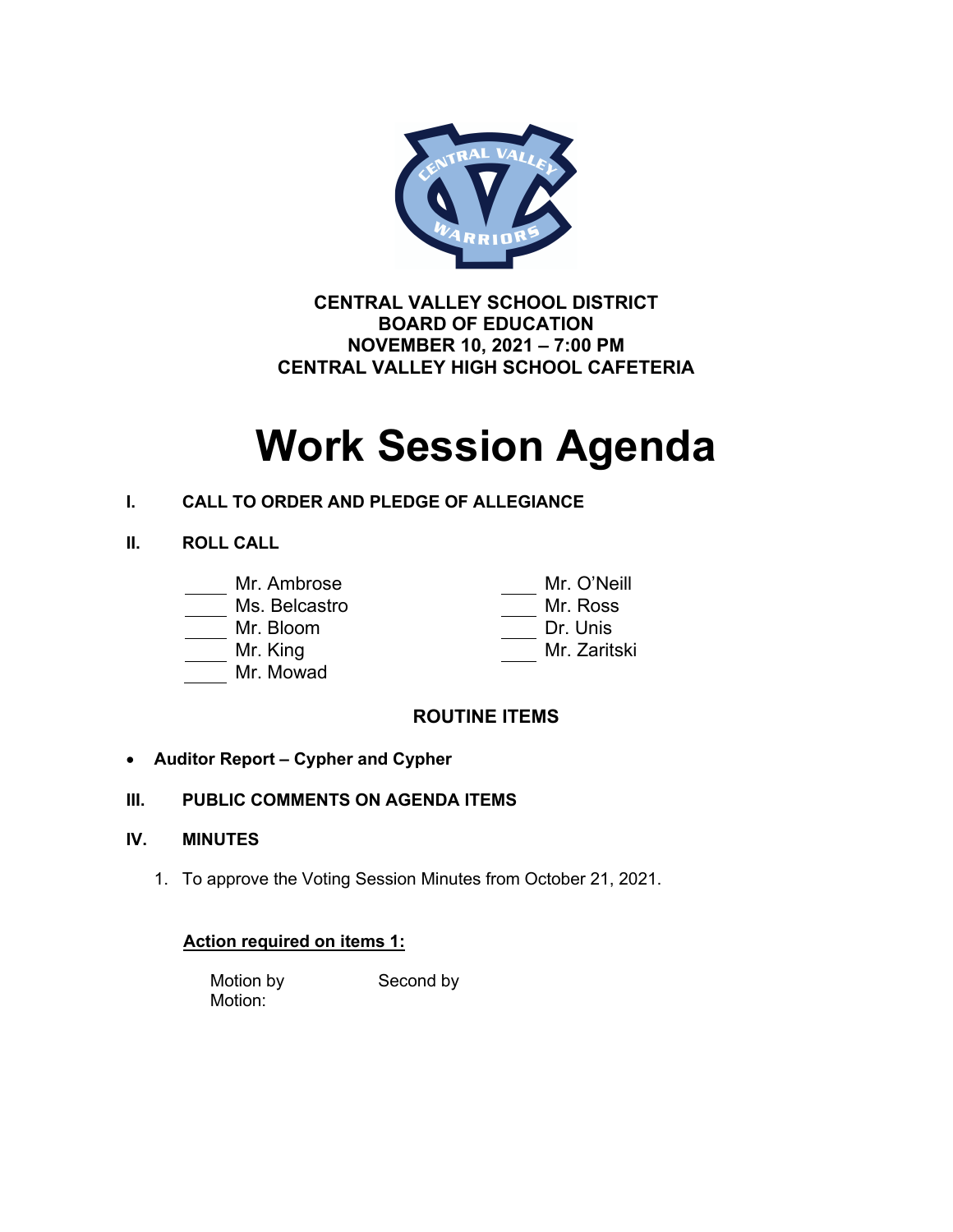## **TREASURER'S REPORT – Mr. King, Treasurer**

#### **BUSINESS ITEMS**

1. The following bills and reports are submitted for approval:

- A. PAY BILLS --
- 1. Confirm the October 2021 General Fund Payments in the amount of \$1,286,876.47.
- 2. Confirm the October 2021 Cafeteria Fund Payments in the amount of \$73,577.70.
- B. REPORT --
- 1. To approve the October 2021 Berkheimer Report.

#### **Action required on item 1:**

Motion:

Motion by Second by

# **AGENDA ITEMS**

#### **A. BOARD/POLICY ITEMS – Ms. Belcastro, Chairperson**

**FYI:** The second reading of the following Policy Addition/Revisions:

- Policy 113.1 Discipline of Students With Disabilities (Revision)
- Policy 113.2 Behavior Support (Revision)
- Policy 113.4 Confidentiality of Special Education Student Information (New)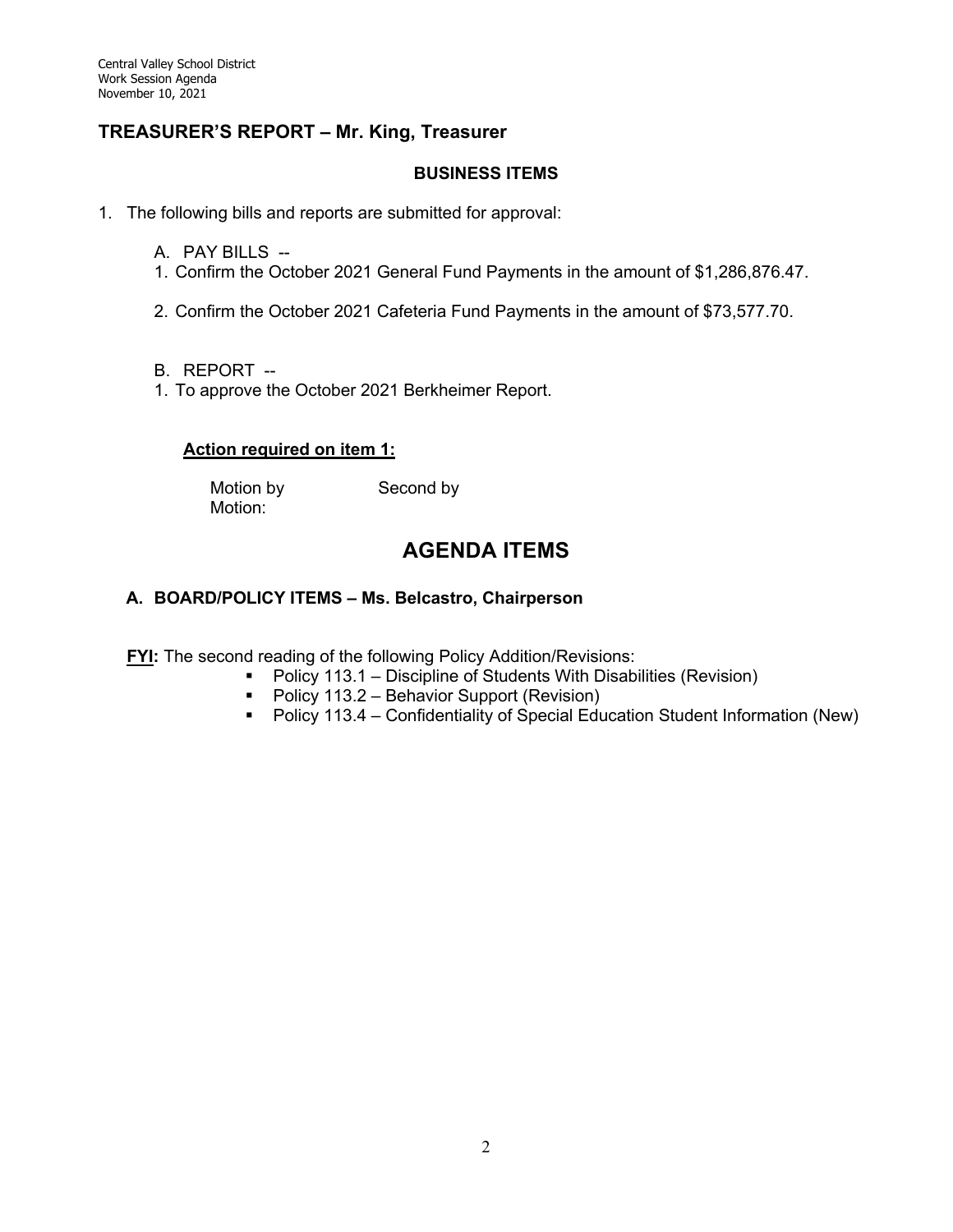Central Valley School District Work Session Agenda November 10, 2021

# **B. NEGOTIATION ITEMS – Mr. O'Neill, Chairperson**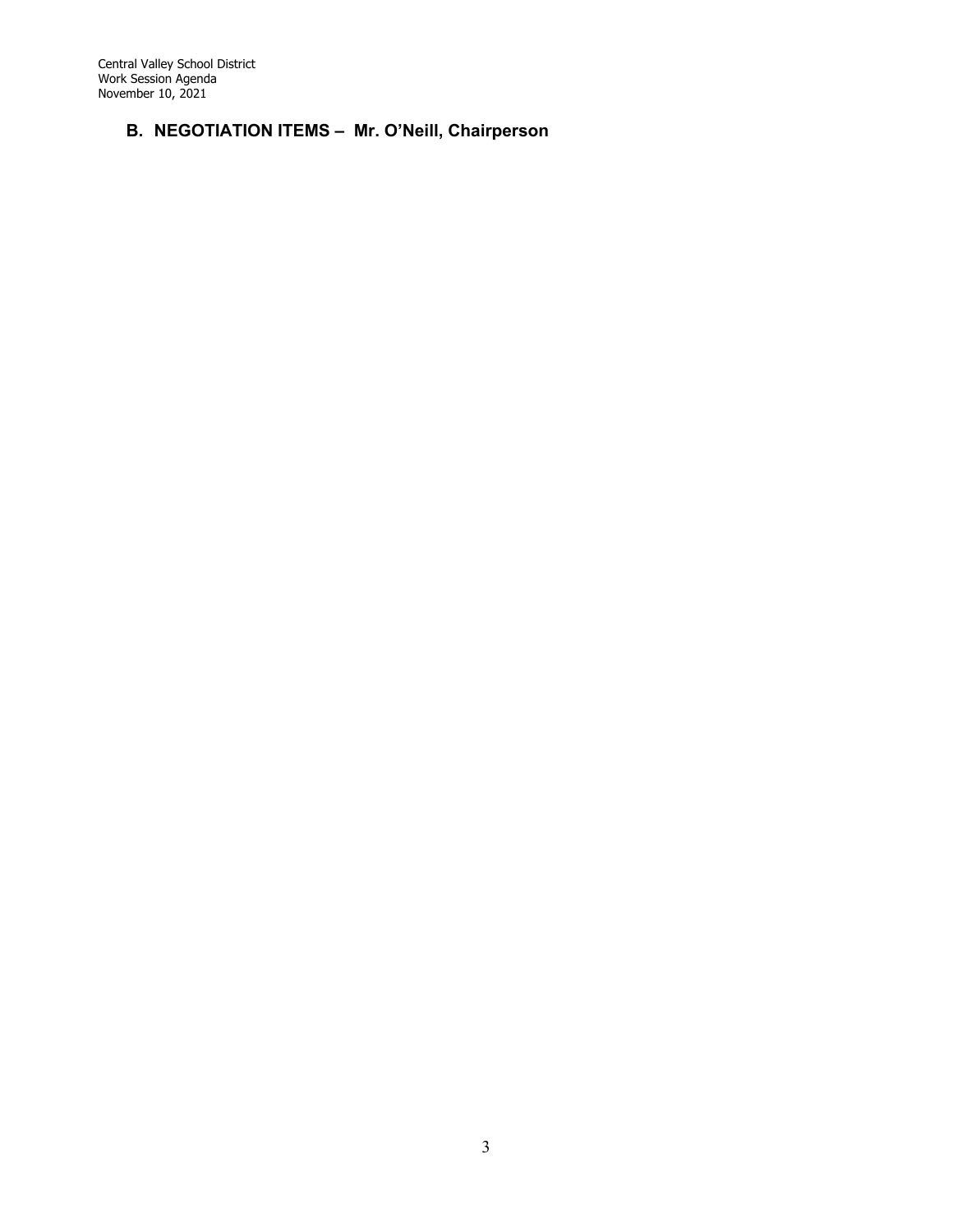#### **C. EDUCATION ITEMS – Mr. Ross, Chairperson**

1. To approve/confirm the released time/staff development requests:

| <b>Conference - Location</b>            | <b>Individual</b>              | <b>Date</b>                |  |
|-----------------------------------------|--------------------------------|----------------------------|--|
| <b>IDEA Aligned Assessment, Webinar</b> | Elyse King & Courtney Mottes   | 11/1/2021                  |  |
| Fall SAP Coordination Mtg.              | Shannon Istik                  | 11/4/2021                  |  |
| Prevention Network, Baden               |                                |                            |  |
| SAP Training, Prevention Network,       | Jaymee Humbert & Rachael Watts | 11/16, 11/17, & 11/22/2021 |  |
| Baden                                   |                                |                            |  |
| <b>BLASL Meeting, BF Jones Library</b>  | BethAnn Pohl                   | 11/18/2021                 |  |
| PA Ed. Tech. Conference, Hershey,<br>РA | <b>Ed Eimiller</b>             | $2/6 - 2/9/2022$           |  |

2. To approve an Educational Services Agreement with the School At McGuire Memorial to provide services to one of the District's students for the 2021-2022 school year at a daily rate of \$310.31.

## **Action required on items 1 and 2:**

Motion by Second by Motion:

4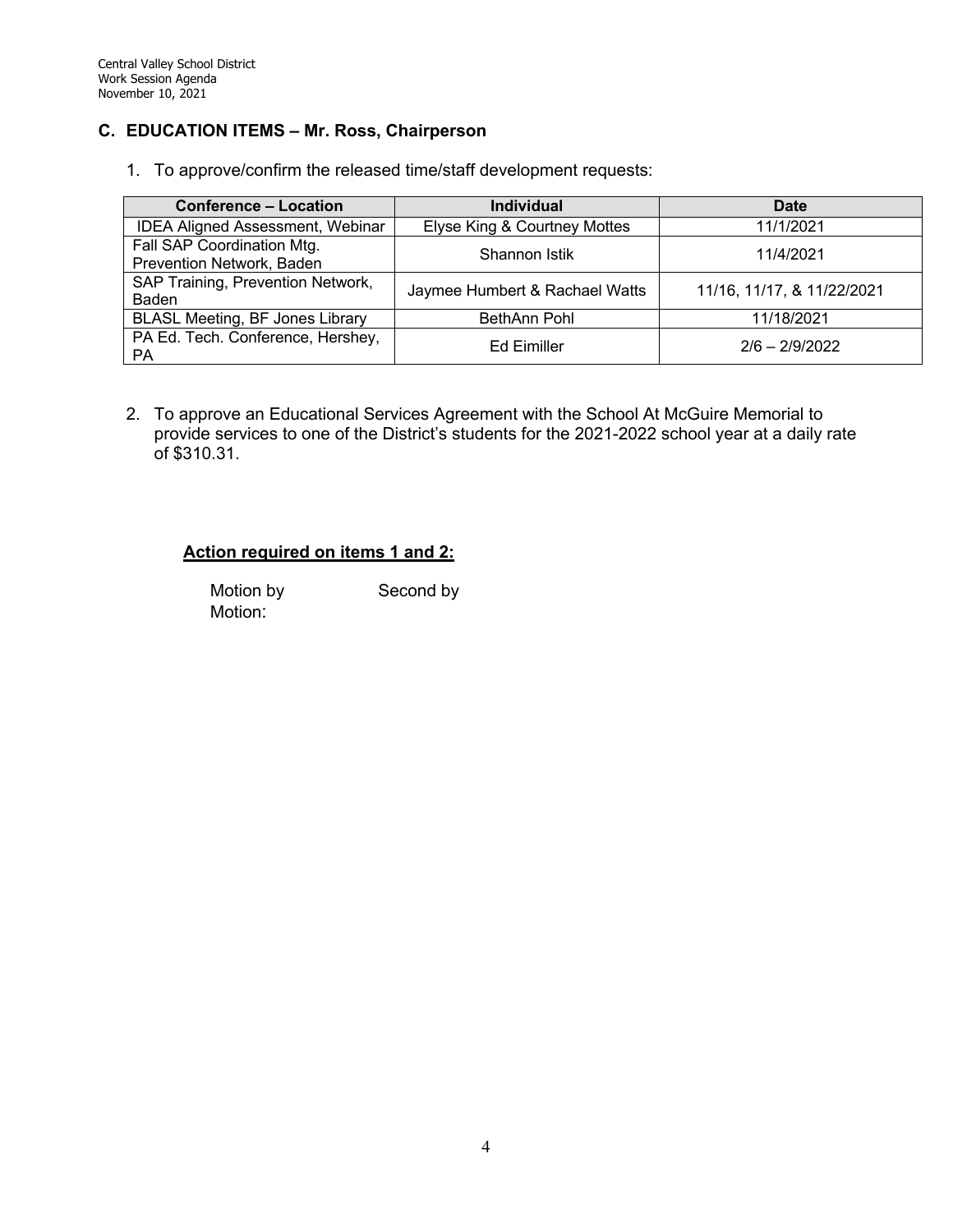Central Valley School District Work Session Agenda November 10, 2021

# **D. TECHNOLOGY – Mr. Mowad, Chairperson**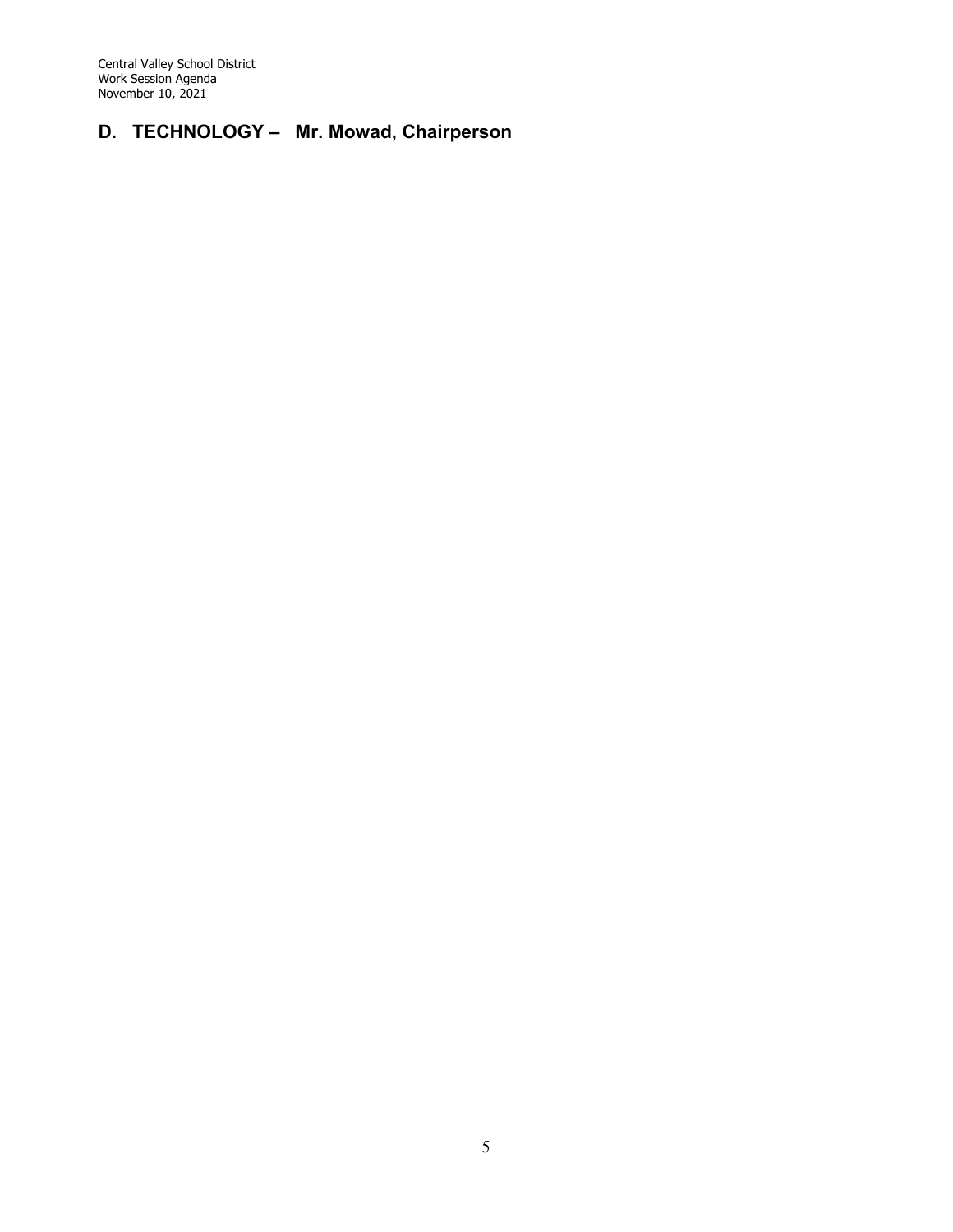# **E. ATHLETICS – Mr. King, Chairperson**

1. To pre-approve the HS Marching & Jazz Bands for a trip to Orlando, Florida from March 15, 2022 – March 20, 2022.

#### **Action required on item 1:**

Motion by Second by Motion: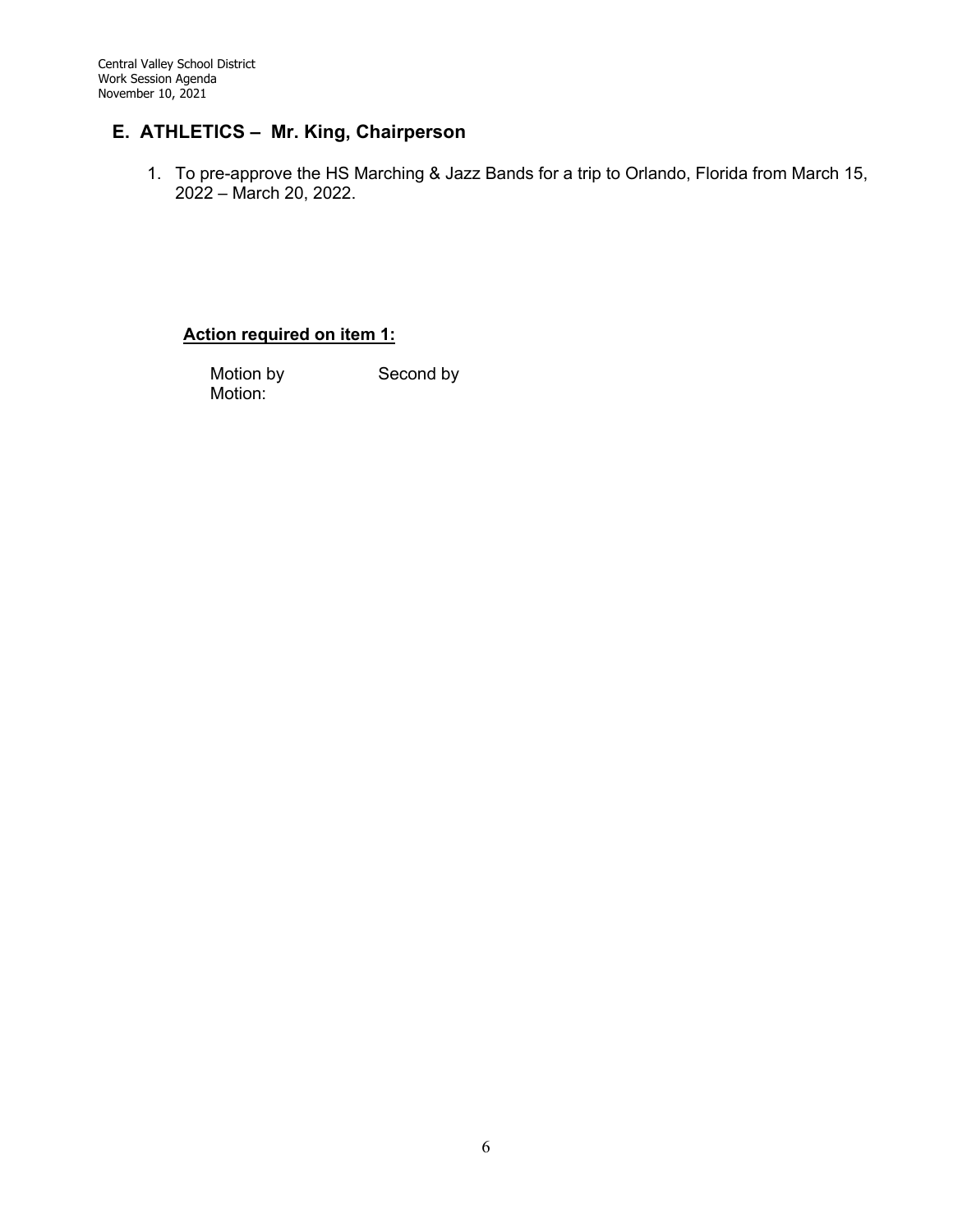# **F. EXTRA CURRICULAR ACTIVITIES – Dr. Unis, Chairperson**

# **FYI – Field Trips**

| <b>Destination</b>                | <b>Group</b>                   | <b>Date</b>          |
|-----------------------------------|--------------------------------|----------------------|
| Veterans' Day Parade, Beaver      | HS Band                        | 11/11/2021           |
| Schroeder Industries. Leetsdale & | Bots IQ                        | 11/17/2021           |
| Salt Lake CNC, Imperial           |                                |                      |
| Dutch Ridge Elementary, Beaver    | TL Gifted                      | 11/22/2021           |
| Westminster College               | <b>HS District Honors Band</b> | $11/16 - 11/18/2021$ |
| New Castle High School            | <b>HS District Band</b>        | $1/27 - 1/28/2022$   |
| <b>Slippery Rock University</b>   | <b>HS District Jazz Band</b>   | $2/18 - 2/19/2022$   |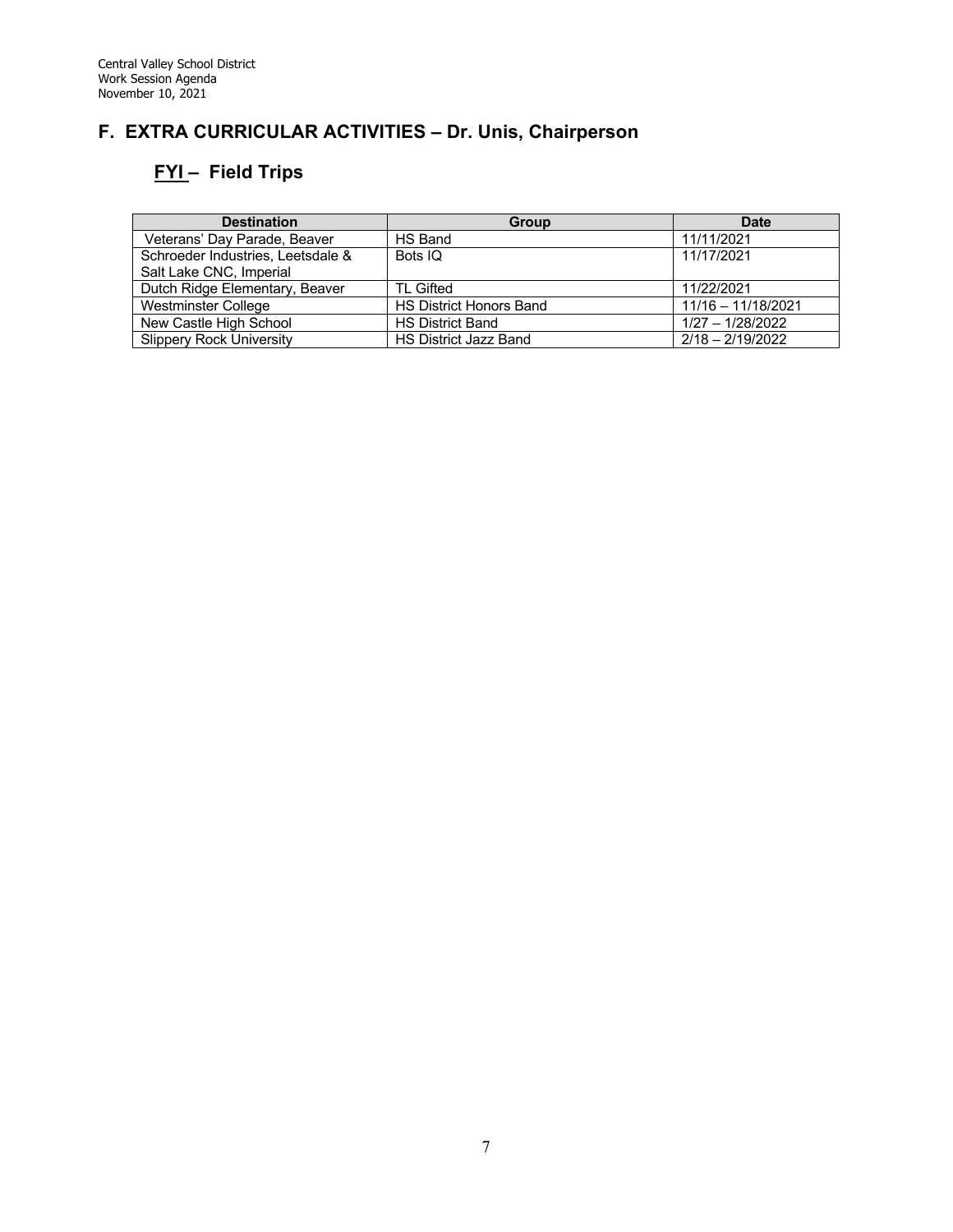# **G. BUILDINGS AND GROUNDS – Mr. Zaritski, Chairperson**

1. To approve/confirm the following Building Usage requests pending final approval from the Superintendent regarding the review of the Organizations Health and Safety Plan as well as Liability Waiver sign off.

| <b>Building</b>           | Organization                    | Date       | <b>Purpose</b>          |
|---------------------------|---------------------------------|------------|-------------------------|
| <b>HS Gymnasium</b>       | <b>CV Roundball Association</b> | 12/2/2021  | <b>Youth Basketball</b> |
|                           |                                 |            | Event                   |
| <b>HS Cafeteria</b>       | <b>Marching Band Parents</b>    | 12/18/2021 | <b>Cookie Walk</b>      |
|                           |                                 |            | Fundraiser              |
| <b>HS Wellness Center</b> | Warrior 5K                      | $4/22$ &   | Warrior 5K Wal/Run      |
|                           |                                 | 4/23/2022  | Event                   |

## **Action required on item 1:**

Motion by Second by Motion:

## **FYI**:

Center Grange Construction Project Update presentation by John Bedia, Architect from Crabtree, Rohrbaugh and Associates, will be during the November 18, 2021 meeting.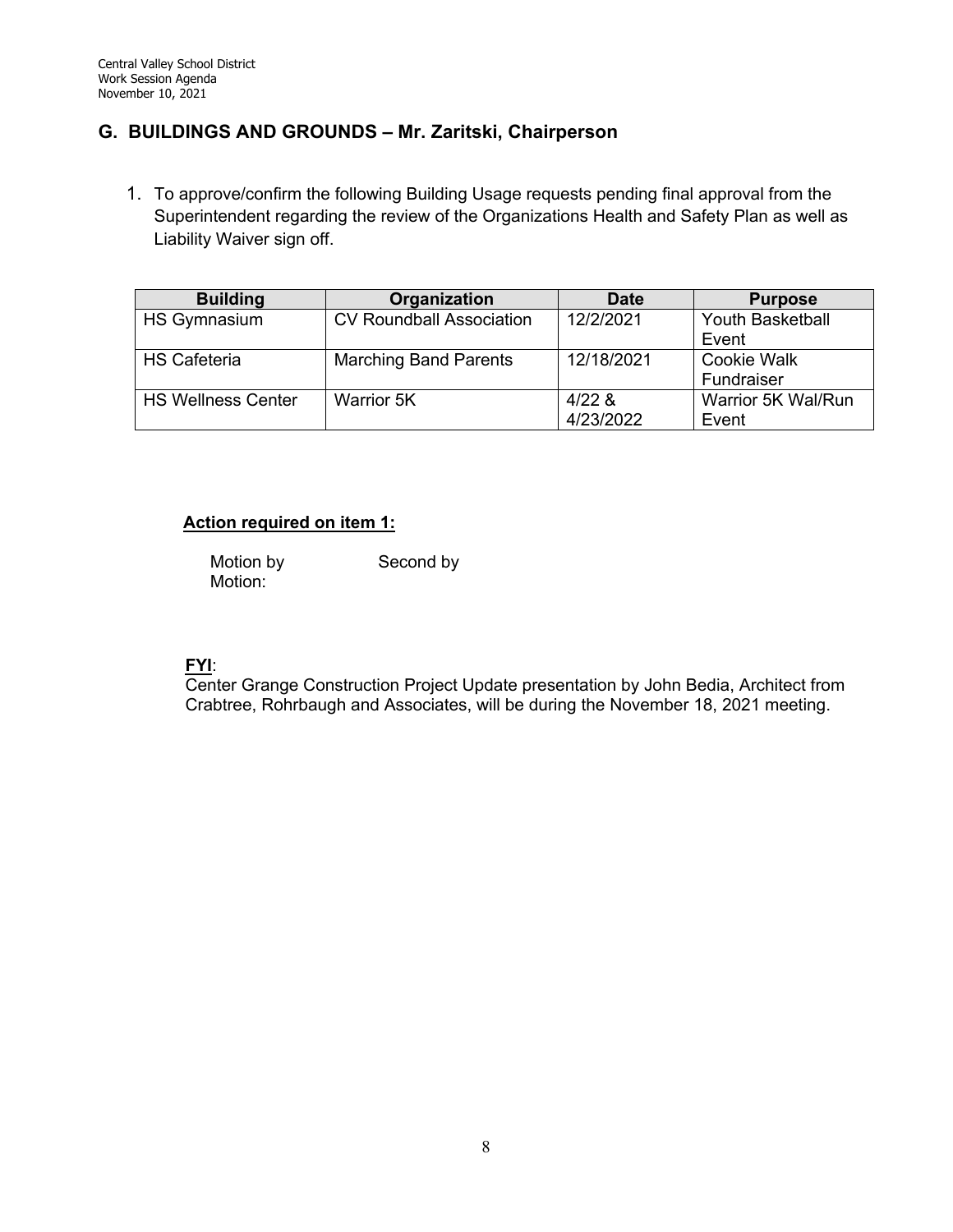## **H. PERSONNEL ITEMS – Mr. Bloom, Chairperson**

- 1. To approve the additions to the 2021/2022 Substitute List pending receipt, review, and acceptance of all clearances.
- 2. To approve an FMLA request for a paraprofessional from September 28, 2021 through December 22, 2021.
- 3. To approve the retirement of Anna Maria Tasson, paraprofessional, effective November 19, 2021.
- 4. To approve Alan Crisman as a cafeteria general worker (3.25 hrs) at a rate of \$12.50/hr. in accordance with the CVESP Agreement, pending receipt, review, and acceptance of all clearances, effective.

#### **Action required on items 1-4:**

Motion by Second by Motion